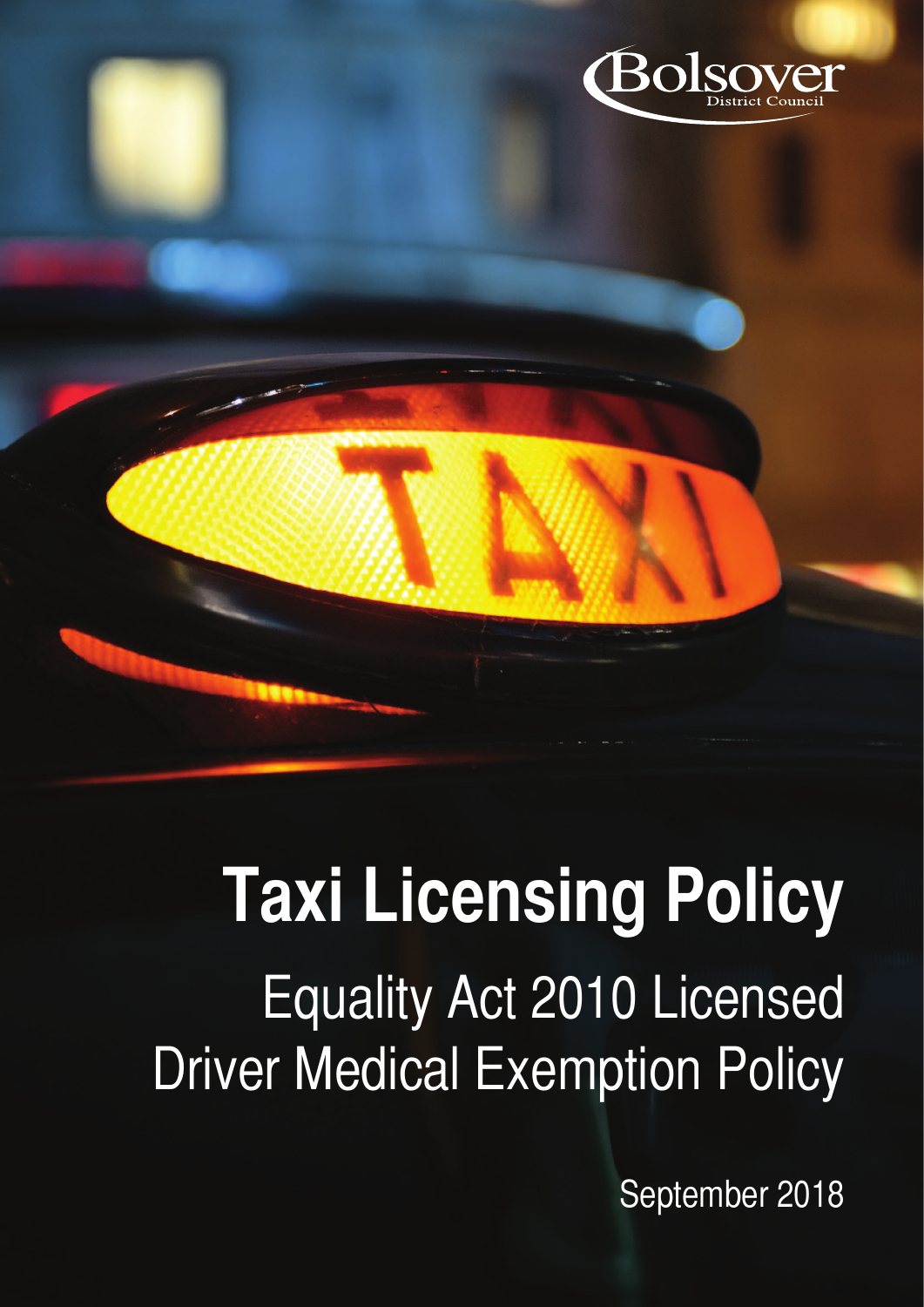

We speak your language

Polish

Mówimy Twoim językiem

Slovak

Rozprávame Vaším jazykom

Chinese

我们会说你的语言

If you require this publication in large print or another format please call us on 01246 242424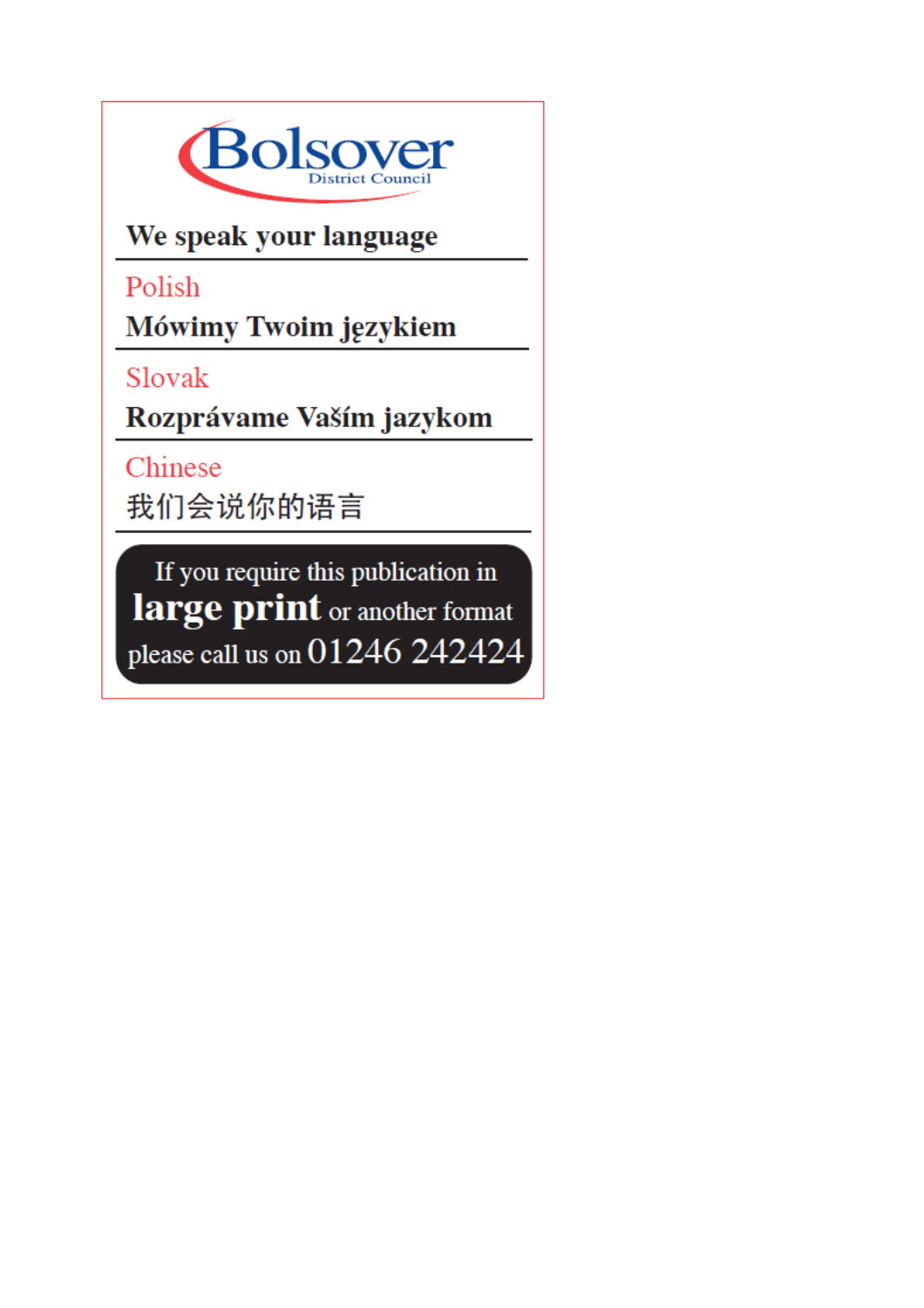## **CONTROL SHEET FOR EQUALITY ACT 2010 LICENSED DRIVER MEDICAL EXEMPTION POLICY**

| <b>Policy Details</b>                                                                                        | <b>Comments / Confirmation</b><br>(To be updated as the<br>document progresses) |
|--------------------------------------------------------------------------------------------------------------|---------------------------------------------------------------------------------|
| Policy title                                                                                                 | Equality Act 2010 Licensed<br><b>Driver Medical exemption</b><br>policy         |
| Current status – i.e. first draft, version 2 or<br>final version                                             | <b>Final Version</b>                                                            |
| Policy author (post title only)                                                                              | Solicitor                                                                       |
| Location of policy (whilst in development) –<br>i.e. L-drive, shared drive                                   | S Drive                                                                         |
| Relevant Cabinet Member (if applicable)                                                                      | Housing & Community Safety                                                      |
| Equality Impact Assessment approval date                                                                     | 21.8.18                                                                         |
| Partnership involvement (if applicable)                                                                      |                                                                                 |
| Final policy approval route i.e. Executive/<br>Council                                                       | Council                                                                         |
| Date policy approved                                                                                         | 12.9.18                                                                         |
| Date policy due for review (maximum three<br>years)                                                          | September 2021                                                                  |
| Date policy forwarded to Improvement (to<br>include on Intranet and Internet if applicable<br>to the public) | At discretion of officers<br>responsible for<br>implementation                  |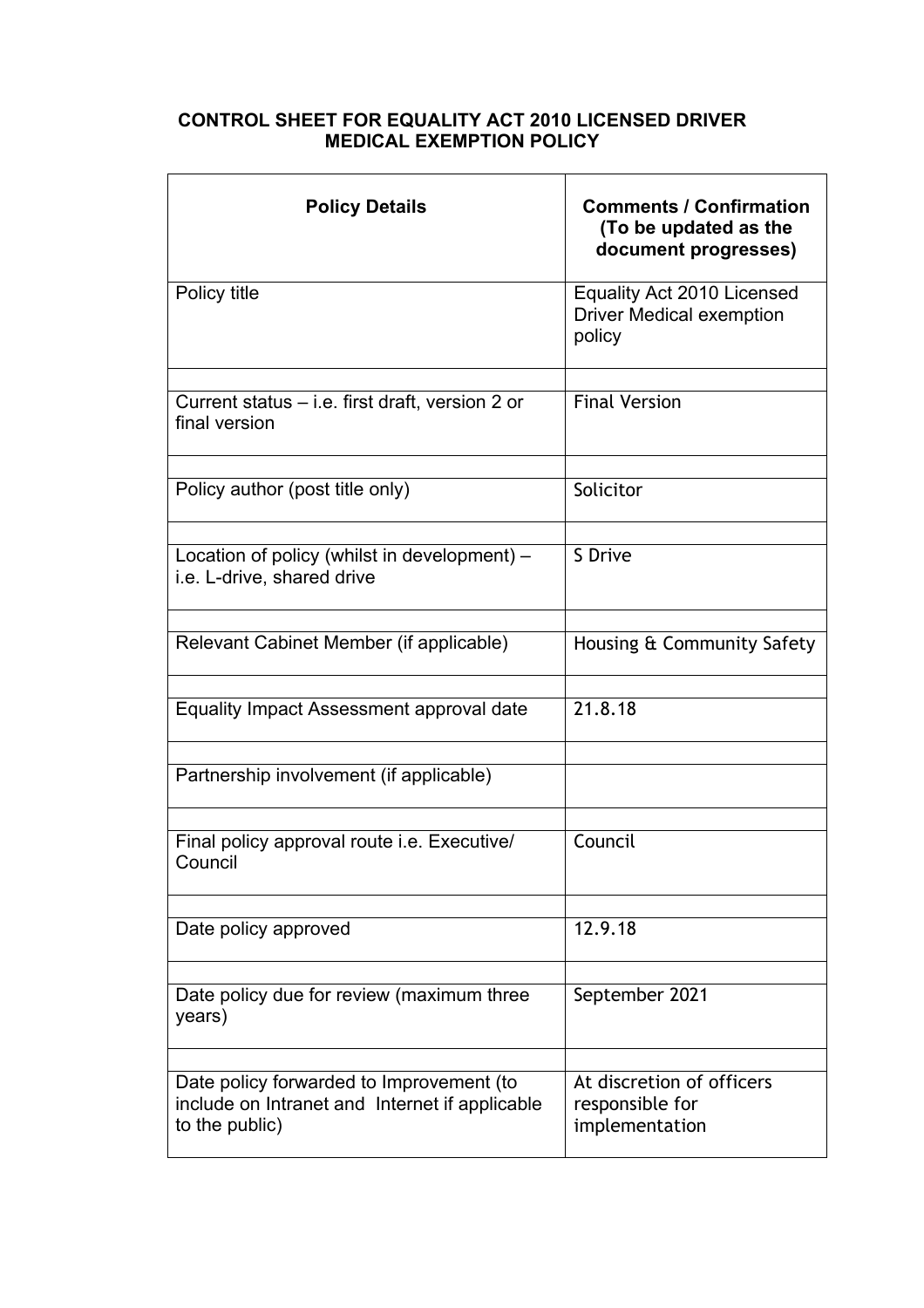# **EQUALITY ACT 2010 LICENSED DRIVER MEDICAL EXEMPTION POLICY**

## **1. INTRODUCTION**

#### **1.1 Background**

Bolsover District Council has a responsibility for licensing hackney carriages and private hire vehicles, drivers and operators within the district of Bolsover.

NB. Any reference in this Policy to notifying, informing, or otherwise contacting, the Council means contacting the Council's Licensing Team.

## **1.2 Role of Hackney Carriage and Private Hire Vehicles**

Hackney carriage and private hire vehicles have a specific role to play in an integrated transport system. They are able to provide services in situations where public transport is either not available (for example in rural areas, or outside "normal" hours of operation such as in the evenings or on Sundays), or for those with mobility difficulties and accessibility needs.

## **1.3 Best Practice Guidance**

The Department for Transport has produced statutory guidance on access for wheelchair users to Taxi and Private Hire Vehicles. The guidance has, therefore, been used as an aid in shaping this policy.

#### **1.4 Consultation**

There are a number of groups and organisations that have an interest in the provision of hackney carriage and private hire vehicle services, including the trade itself, residents and enforcers, all of whom have views and concerns that require consideration. In drawing up this policy, the Council has consulted with the following (this list is not definitive): -

- Authorities who border Bolsover District Council
- Derbyshire County Council
- Other departments within Bolsover District Council
- Members of Bolsover District Council
- The hackney carriage and private hire trade including all licensed operators within the district
- Parish Councils
- Derbyshire Constabulary
- Derbyshire Police & Crime Commissioner
- Chief Fire Officer for Derbyshire
- Derbyshire County Council Trading Standards
- Derbyshire County Council Transport
- Social Services, Child Protection Office
- **Local Equalities groups**

#### **1.5 Powers and Duties**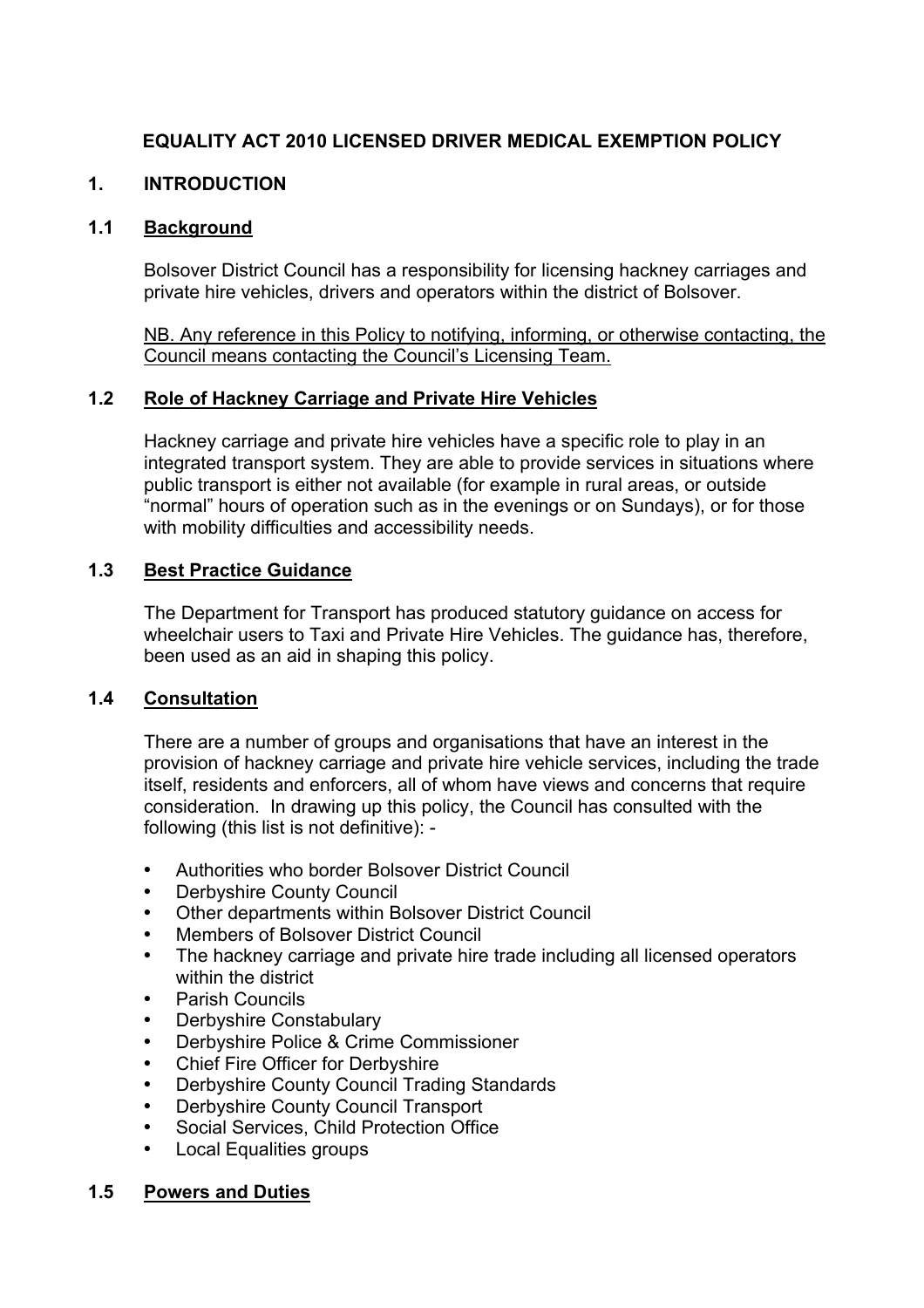This Licensed Driver Medical Exemption Policy has been produced pursuant to the powers conferred by the Equality Act 2010, which gives Local Authorities the power to publish a list of wheelchair accessible vehicles (known as the Section 167 list).

When published, additional duties are placed on the drivers of those vehicles in relation to the carriage of passengers in wheelchairs (Section 165).

Drivers of vehicles that are on the Section 167 list are able to apply for a medical exemption from any of the duties listed under Section 165. In order to process an application for a medical exemption, the Council is required to set out a policy for exempting drivers on medical grounds.

## **1.6 Status**

In exercising its discretion in publishing a Section 167 list, the Council will have regard to this policy document and the objectives set out below.

Notwithstanding the existence of this policy and any other relevant Council policy, each application or enforcement measure will be considered on its own merits. Where it is necessary for the Council to depart from its policy, reasons will be given for so doing.

## **2. SCOPE**

In setting out its policy Bolsover District Council seeks to promote the following objectives: -

- the protection of public health and safety;
- the establishment of a professional and respected hackney carriage and private hire trade;
- access to an efficient, effective and accessible public transport service; and
- the protection of the environment.

The aim of this policy is to regulate the hackney carriage and private hire trade in order to promote the above objectives.

#### **3. PRINCIPLES**

The Equality Act 2010 requires employers and service providers to make 'reasonable adjustments' or changes to take account of the needs of disabled employees and customers.

Bolsover District Council is committed to encouraging an accessible public transport system in which disabled people have the same opportunities to travel as other members of society. Hackney Carriages and Private Hire Vehicles are a vital link in the accessible transport chain and it is important that people who use wheelchairs or accredited assistance dogs can have confidence that drivers will accept them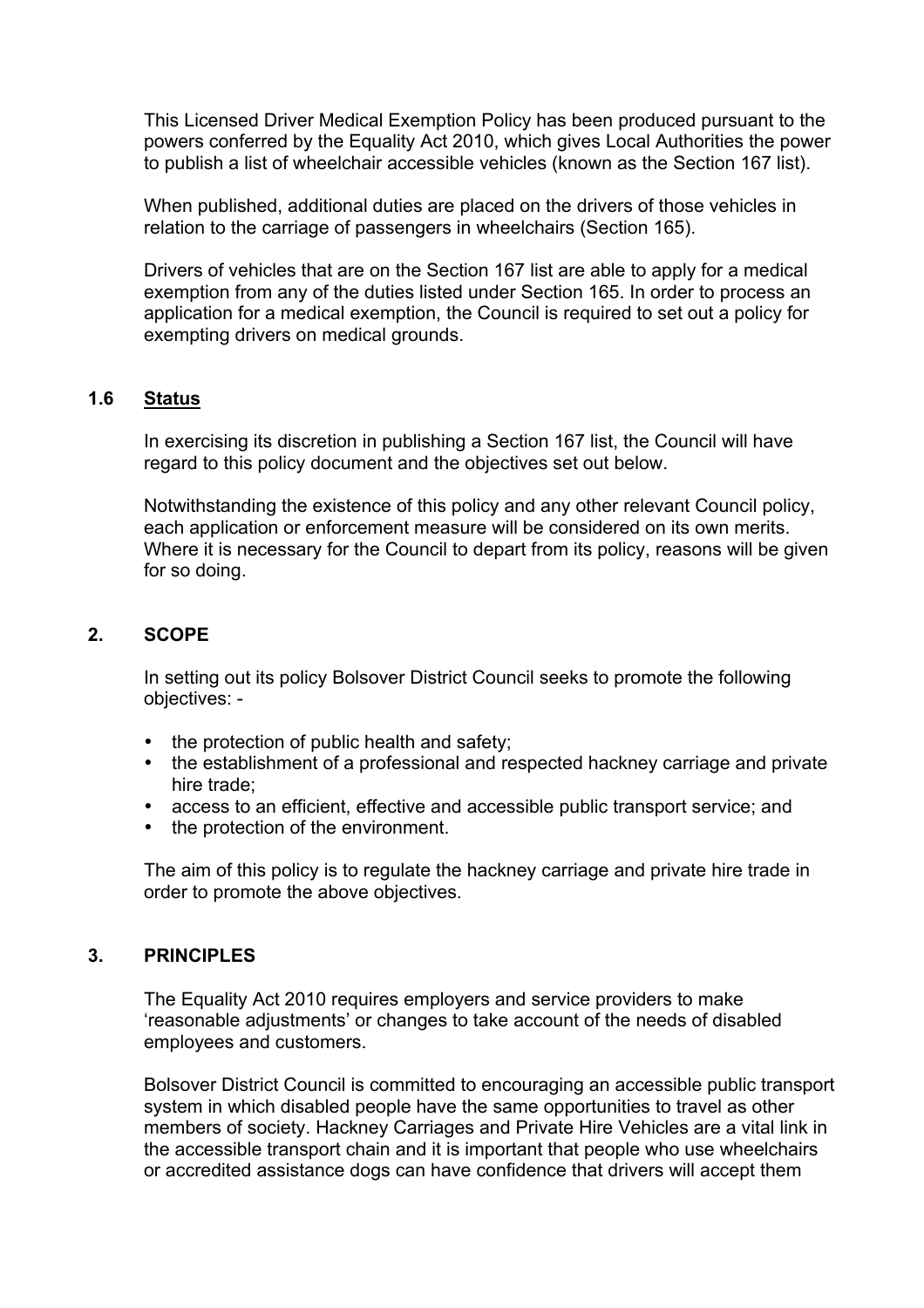and their wheelchair or accredited assistance dog and carry them at no extra charge.

Section 167 of the Equality Act 2010 permits the Licensing Authority to designate Hackney Carriages and Private Hire Vehicles as being wheelchair accessible. The Department for Transport's Statutory Guidance on Access for wheelchair users recommends that vehicles should only be included in the list if it would be possible for the user of a "reference wheelchair" to enter, leave and travel in the passenger compartment in safety and reasonable comfort whilst seated in their wheelchair.

A reference wheelchair is illustrated below: -



# **4. STATEMENT OF POLICY**

Section 167 of the Equality Act 2010 permits the Licensing Authority to designate Hackney Carriages and Private Hire Vehicles as being wheelchair accessible. The vehicles identified as such shall be included on a list of designated vehicles.

# **4.1 Duties under the Act**

The Equality Act 2010 (Section 165) places the following duties on drivers of designated wheelchair accessible Hackney Carriages and Private Hire Vehicles: -

- To carry the passenger while in the wheelchair:
- Not to make any additional charge for doing so;
- If the passenger chooses to sit in a passenger seat, to carry their wheelchair;
- To take such steps as are necessary to ensure that the passenger is carried in safety and reasonable comfort;
- To give the passenger such mobility assistance as is reasonably required.

In addition, Sections 168 and 170 places the following duty on drivers of Hackney Carriages and Private Hire vehicles: -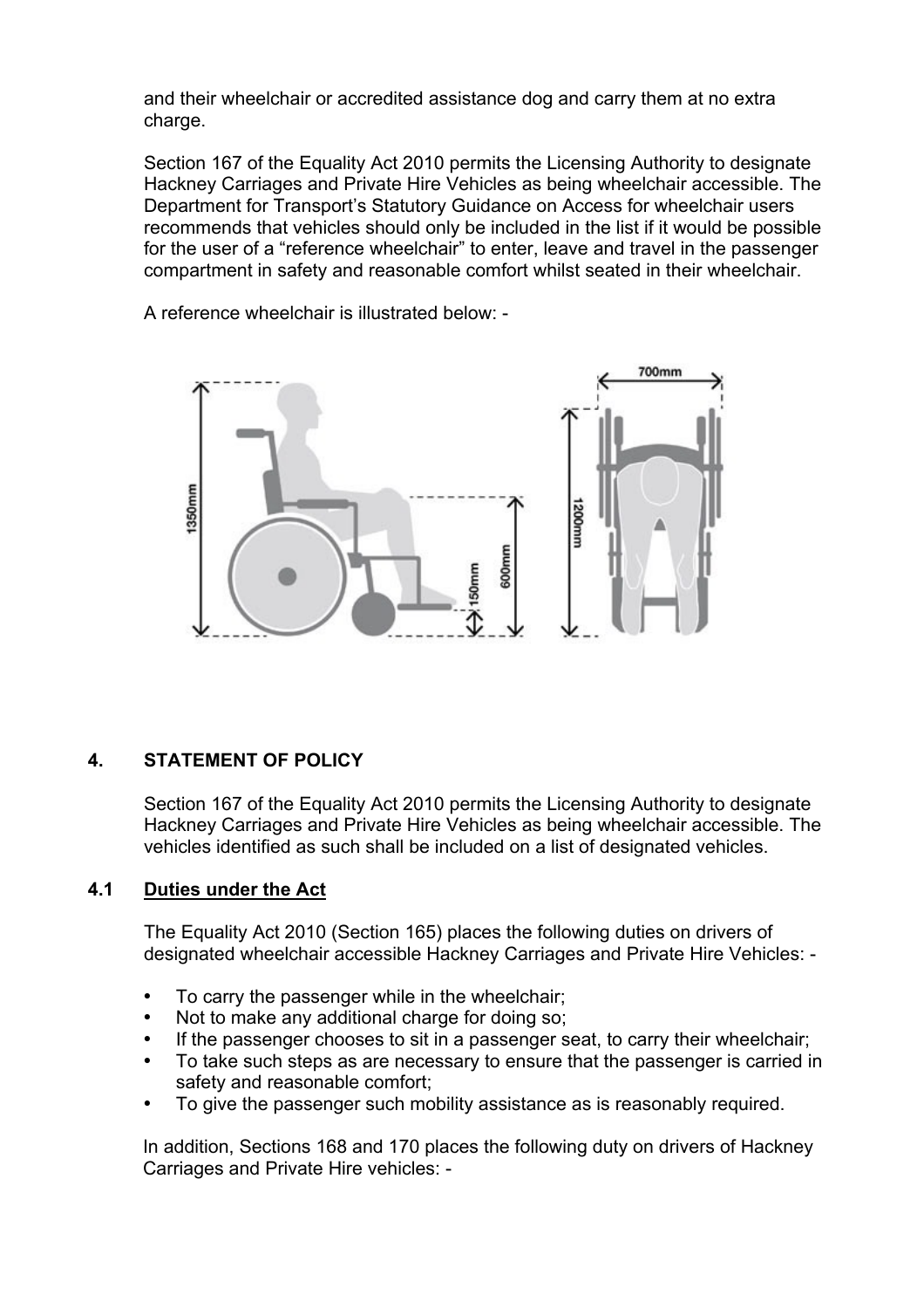• To carry the passenger's accredited assistance dog, allowing it to remain with the passenger and not make any additional charge for doing so.

Failure to comply with any of the above is an offence under the Act. A person that is found guilty of such an offence is liable, on conviction by the Magistrates' Court, to a fine of up to £1,000.

## **4.2 Exemptions and Appeals**

In some circumstances a driver of a designated Hackney Carriage or Private Hire Vehicle may be unable to fulfil the requirements of the Equality Act 2010 for medical reasons, either short or longer term.

Section 166 of the Act allows Licensing Authorities to exempt drivers from the duties to assist passengers in wheelchairs if they are satisfied that it is appropriate to do so on medical grounds or because the driver's physical condition makes it impossible or unreasonably difficult for them to comply with the duties.

Sections 169 and 171 of the Act allow Licensing Authorities to exempt drivers from the duties to transport passenger's accredited assistance dogs if they are satisfied, that it is appropriate to do so on medical grounds. Exemptions can *only* be granted on medical grounds; religious or cultural grounds are not exempt.

To apply for a medical exemption certificate a driver must submit an application form to the Licensing Team along with a medical report from their General Practitioner or an Independent Medical Assessor appointed by the Council. The medical report must be dated no more than 28 days prior to submission of the application, detailing exactly what duties cannot be undertaken, why they cannot be undertaken and for how long they cannot be undertaken. This assessment will be at the applicant's expense as part of the application process.

Upon receipt the Licensing Team Leader will consider the evidence and may request further independent medical assessment to decide if the driver is: -

- Fit for work
- Temporarily unfit to carry passengers in wheelchairs and / or assistance dogs
- Permanently unfit to carry passengers in wheelchairs and / or assistance dogs (see below regarding Independent Medical Assessor).

If the driver is declared fit for work, no exemption certificate will be issued and a letter explaining the decision will be given to the driver.

All decisions on whether an exception should be granted or not are delegated to the Licensing Team Leader (or in their absence, a more senior officer of the Council). There is no provision under this policy for decisions to be referred to the Licensing Committee (or Sub-Committee).

Exemption certificates will be issued for a period of up to 12 months on the basis of information provided by the driver's GP, these exemptions will be termed "temporary exemptions" and a driver with such an exemption would be given a temporary exemption certificate.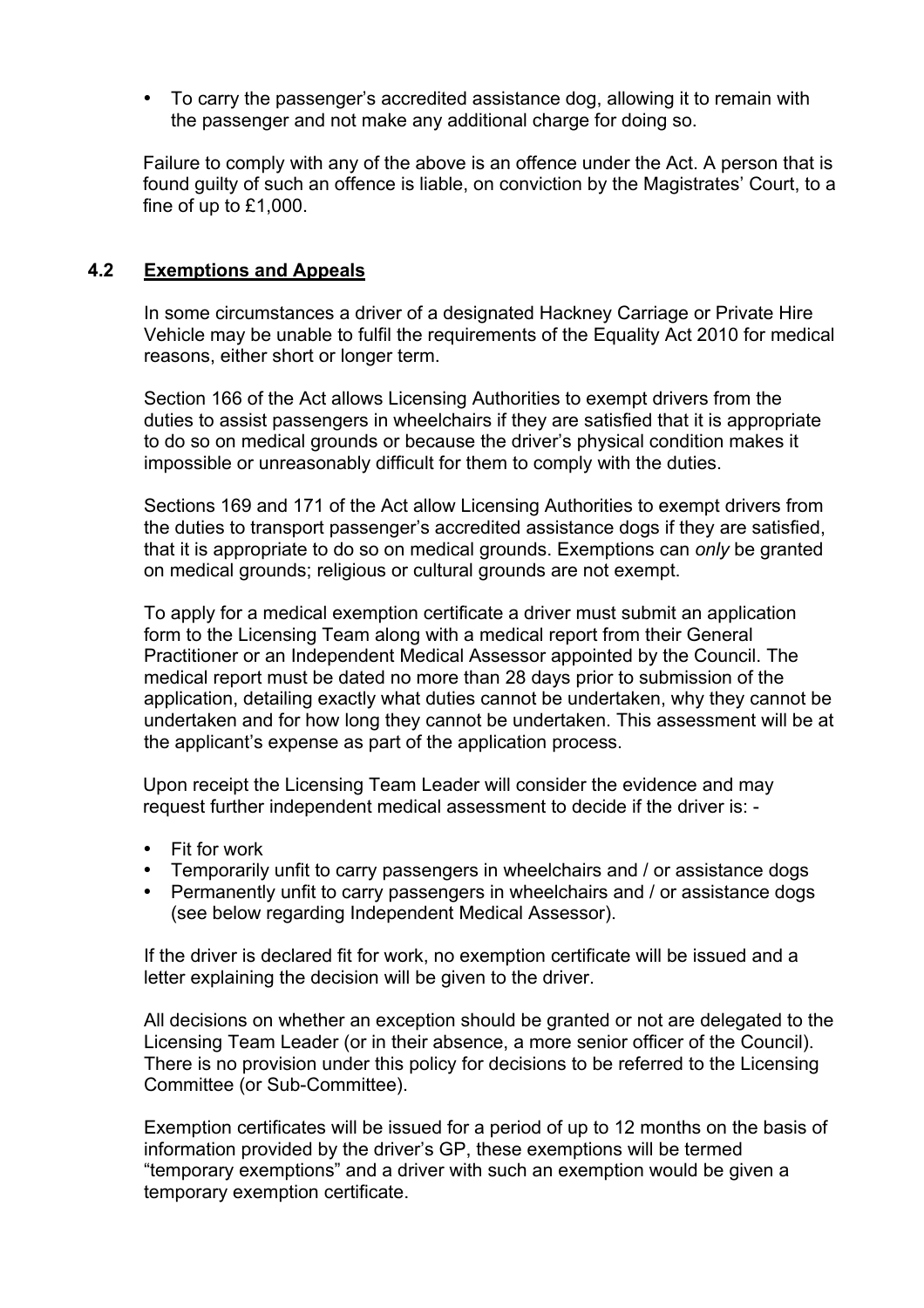Drivers will only be issued with one temporary exemption per medical condition on the basis of information provided by their GP. A further temporary exemption may be issued if such an exemption is supported by medical evidence from an Independent Medical Assessor. Such an exemption will only be valid for a period of up to 12 months after the expiry of the preceding temporary exemption (unless the Independent Medical Examiner confirms that a permanent exemption would be appropriate).

Prior to the expiry of a temporary exemption certificate the driver must contact the Licensing Team to either: -

- Confirm that they are fit to return to normal duties and return the temporary exemption certificate; or
- Arrange for a further medical assessment to be submitted for the Licensing Team Leader to consider extending the exemption certificate (as described above).

In order to receive medical exemption for a period in excess of 12 months, drivers will normally be required to undergo a medical examination by an Independent Medical Assessor that has been appointed by the Council. This may lead to a certificate being issued for a defined period of time, or a permanent exemption certificate if the Medical Assessor is of the view that a permanent exemption is appropriate.

All costs charged by the Independent Medical Assessor must be met by the applicant.

If the driver does not agree with the decision to refuse the application for a medical exemption, Section 172 of the Act gives the driver a right to appeal the decision to the Magistrates' Court. The driver has 28 days from the date of refusal to appeal.

If the driver is declared permanently unfit to carry passengers in wheelchairs and / or accredited assistance dogs, an exemption certificate will be issued. The certificate will include a photograph of the driver who has been granted the exemption and must be displayed prominently in the vehicle for public viewing.

The exemption may be reviewed at any time with reference to expert medical evidence, and each case will be reviewed on its own merits. This may result in a further referral to independent medical assessors to determine if the driver remains medically unfit to carry passengers in wheelchairs and / or accredited assistance dogs.

# **4.3 Complaints**

Any person wishing to make a complaint regarding any matter covered by this policy should address their concerns to the Licensing Team Leader using the contact details below: -

Address: Joint Environmental Health Service, Bolsover and North East Derbyshire District Councils, 2013 Mill Lane, Wingerworth, Chesterfield S42 6NG